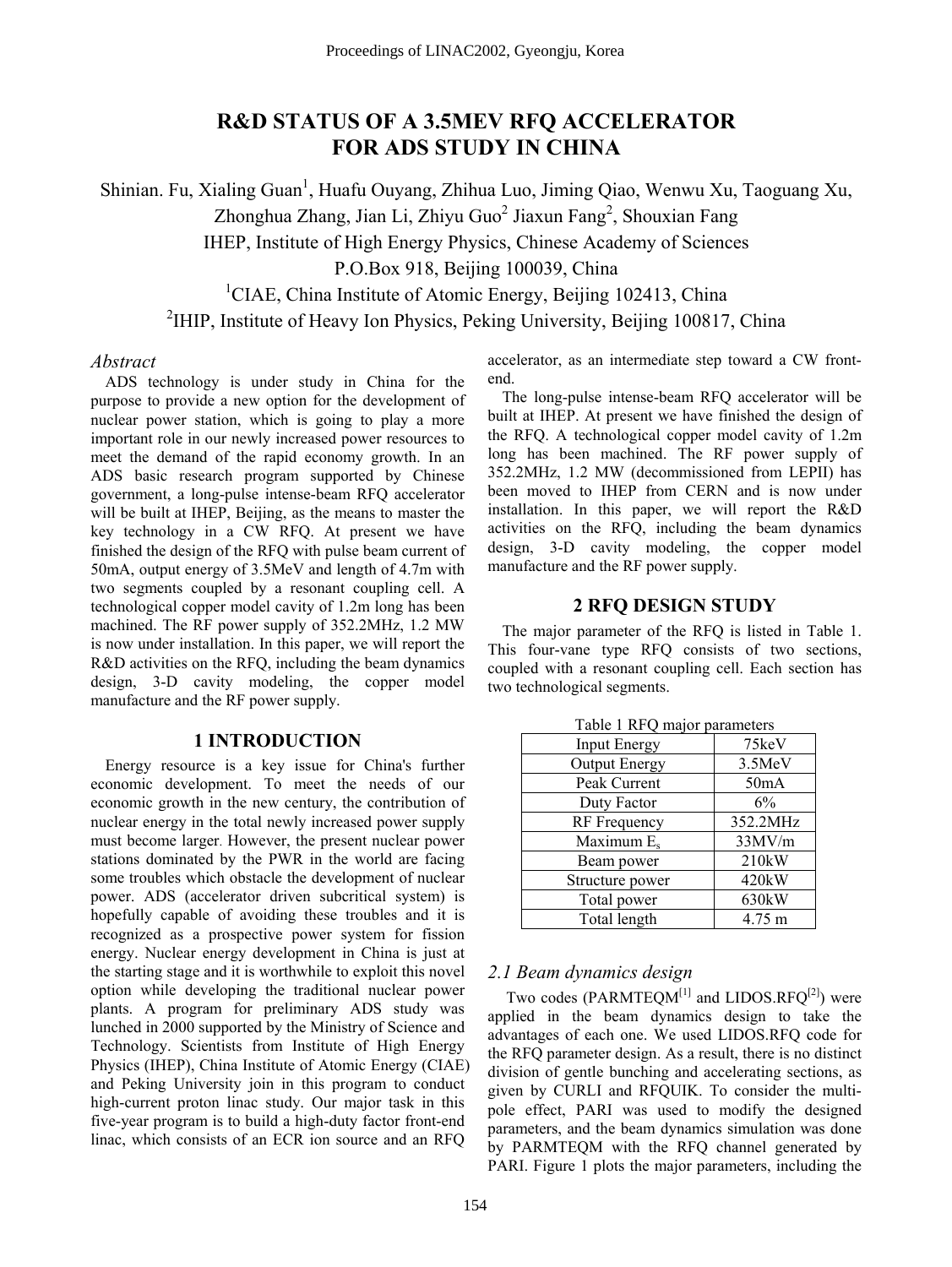focusing strength B, the synchronous phase  $\Phi$ , the modulation factor m, the aperture radius a and the synchronous energy W, along the RFQ. PARMTEQM simulation shows the beam transmission rate is 98.1%, which is close to the result of 99.5% from LIDOS.RFQ. To simplify machining of the cavity and vane, a constant vane-tip radius of curvature ρ and a constant average aperture radius R<sub>0</sub> are chosen, and the ratio  $\rho/R_0 =1$  along all the length of the RFQ. Consequently, the cavity inner wall shape keeps the same along the RFQ and vane-tip can be milled with a single type of cutter throughout all the length of the RFQ.



Fig. 1 RFQ major parameters along RFQ length

To separate the long RFQ into two sections at the right longitudinal position, LIDOS.RFQ code was applied again to the modified design version from PARI. At the middle cell of the RFQ, LIDOS.RFQ determines a dividing location where both the transverse and the longitudinal forces acting on the reference particle are zero, so that the particle feels no existence of the coupling gap. Figure 2 shows the beam bunch just ahead of the gap.



Fig.2 LIDOS.RFQ simulation of beam bunch just ahead of the coupling gap.

## *2.2 Error study*

Various error effects have been simulated with LIDOS.RFQ. These errors include systematical variation of beam parameters or RFQ parameters and random deviation of the RFQ cell parameters. Figure 3, as an

example, shows transmission rate dependence on the random aperture variation from cell to cell along the RFQ. The results indicate when the aperture error is less than  $\pm$ 25µm there is a probability of 90% that the transmission rate is higher than 94%. According to this result, we set the machining tolerance less than  $\pm 25 \mu m$ .



Fig.3 The transmission rate dependence on the probability of random aperture errors.

## *2.3 Cavity RF design*

Computer simulations are carried out for calculating the electromagnetic field distribution and frequency of the RFQ cavity in 2-D coordinates (by SUPERFISH) and 3-D coordinates (by MAFIA). The MAFIA runs are dedicated for the design of the tuners, the end cells, the coupling cells and other 3D components of the RFQ. The designing principle is that the E-field longitudinal distribution and the local quadrupole cut-off frequency should be kept as constant as possible. Figure 4 is a modeling of the magnetic field distribution around the coupling cell.



Fig. 4 MAFIA modeling of the coupling cell

#### *2.4 The thermal & structure analysis*

The RF power dissipation is a serious issue for the high-power and high-duty RFQ cavity. Water cooling channels are necessarily distributed on both the cavity wall and the vanes, according to the power distribution calculated from SUPERFISH. ANSYS code is applied in the analysis of the thermal deformation of the cavity and